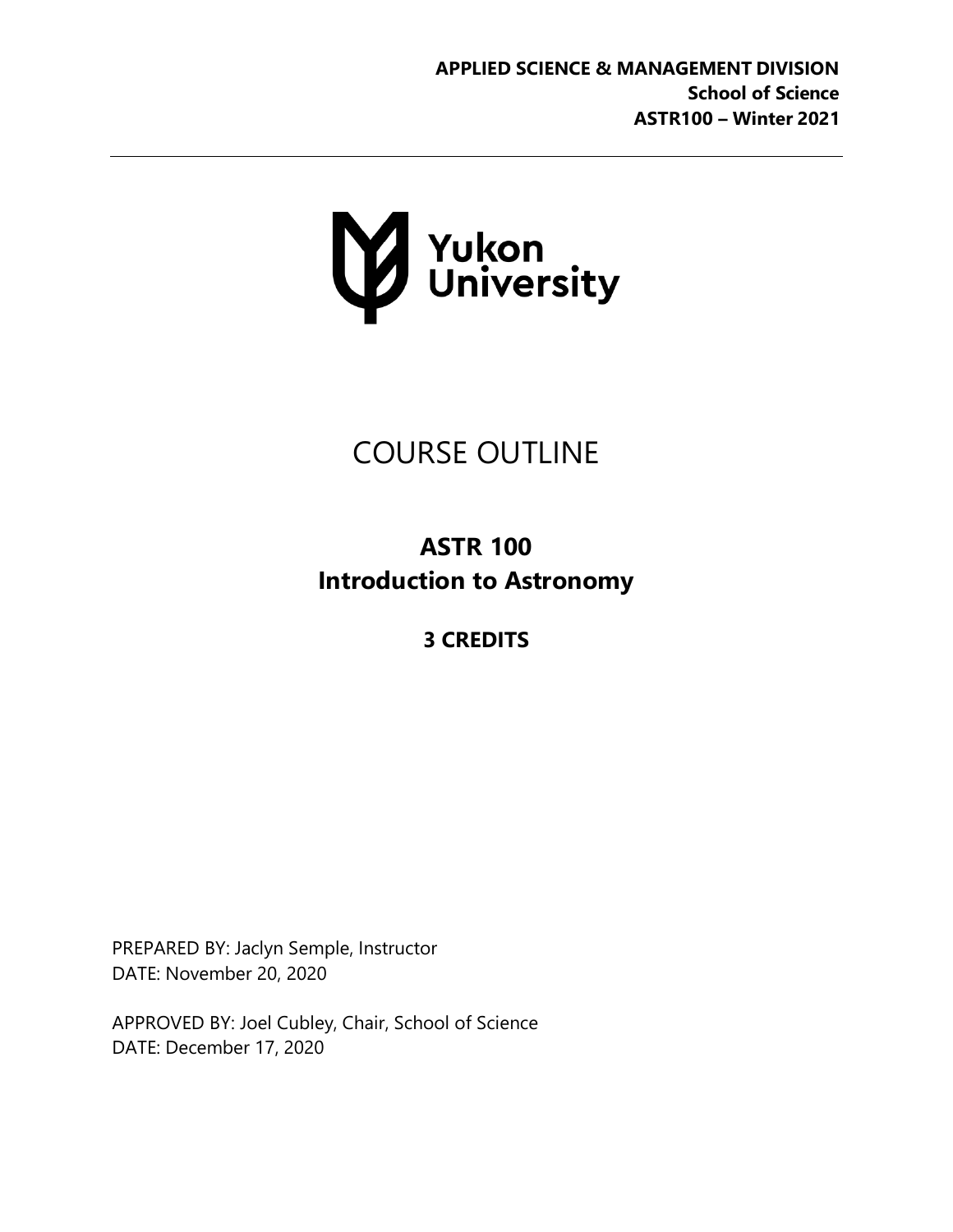



This work is licensed under the Creative Commons Attribution-NonCommercial-ShareAlike 4.0 International License. To view a copy of this license, visi[t](http://creativecommons.org/licenses/by-nc-sa/4.0/) [http://creativecommons.org/licenses/by-nc-sa/4.0/.](http://creativecommons.org/licenses/by-nc-sa/4.0/)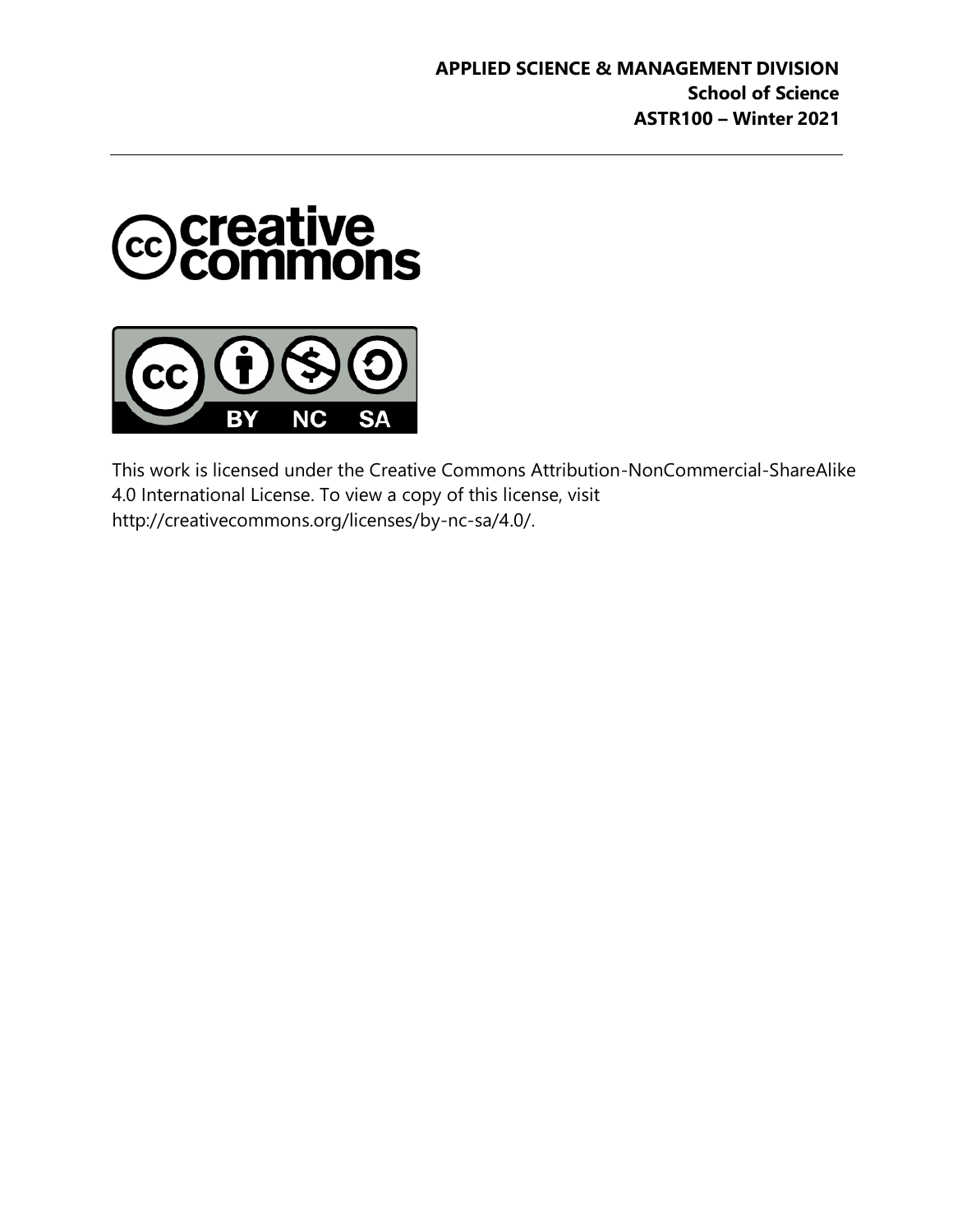### **INTRODUCTION TO ASTRONOMY**

**INSTRUCTOR:** Jaclyn Semple **OFFICE HOURS:** TBD **OFFICE LOCATION:** A2410 **CLASSROOM:** Zoom **E-M AIL:** [jsemple@yukonu.ca](mailto:jsemple@yukonu.ca) **TIME:** Tuesdays 4pm – 7pm **TELEPHONE:** 867-456-8548 **DATES:** Jan 4 – Apr 20, 2021

#### **COURSE DESCRIPTION**

Astronomy 100 is a survey of the sciences of astronomy and astrophysics. These disciplines undertake to uncover the basic rules and mechanisms that govern the behaviour of planets, stars, galaxies, and the universe as a whole.

The course will show you some of the great triumphs of astronomy, some of the laws that we have discovered that do work, and some areas that still baffle us, where no satisfactory explanation has been found.

ASTR 100 is a non-lab science credit.

#### **PREREQUISITES**

None, however students should be comfortable with basic algebraic manipulation and use of roots and exponents.

#### **RELATED COURSE REQUIREMENTS**

In Winter 2021, ASTR100 will be delivered remotely using the Zoom platform. Students are required to have access to a computer with a reliable internet connection. A headset with a microphone is recommended.

#### **EQUIVALENCY OR TRANSFERABILITY**

The transferability of this course is still being evaluated. Receiving institutions always determine course transferability. Further information and assistance with transfers may be available from the School of Science. For more information about transferability contact the School of Science office.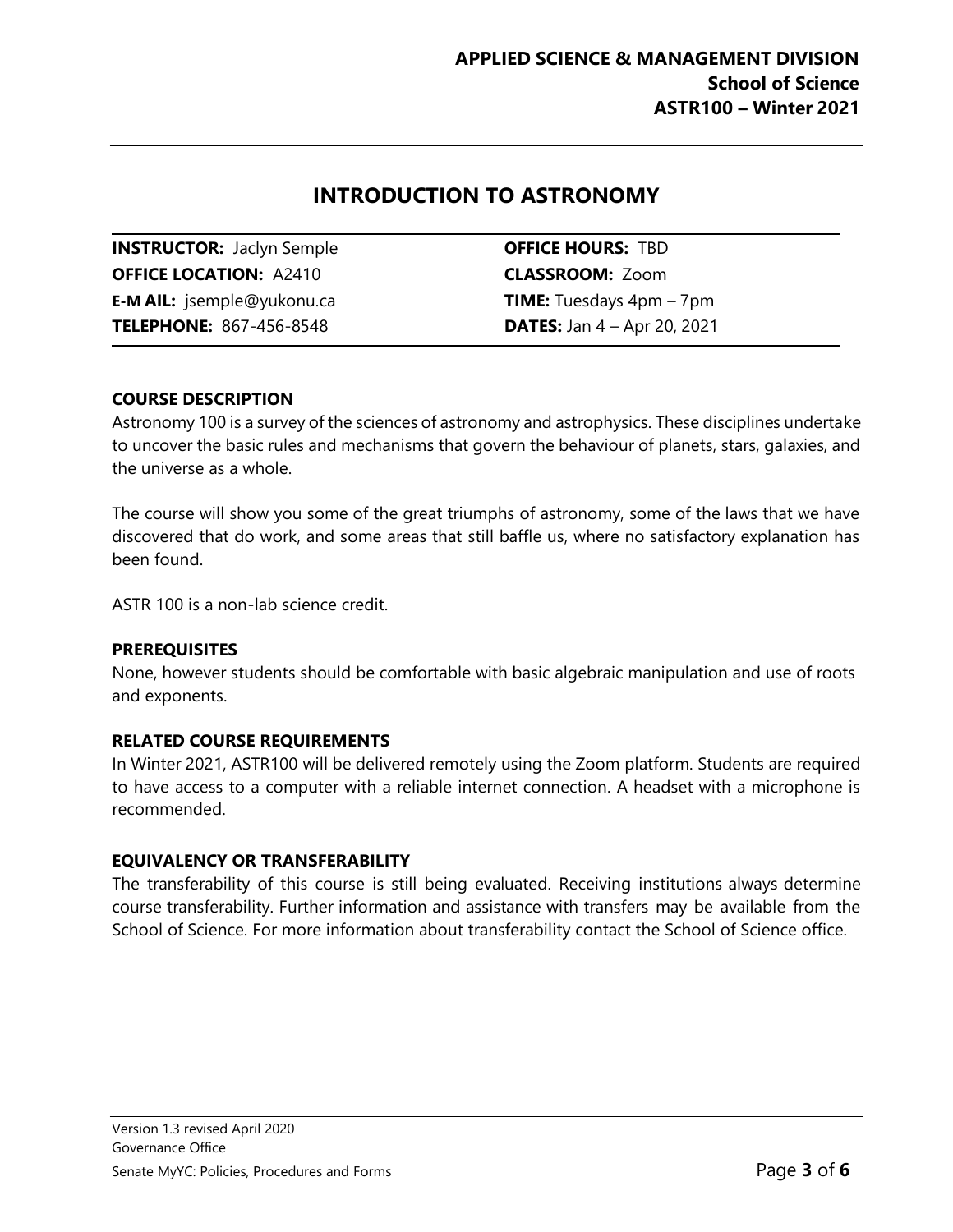#### **LEARNING OUTCOMES**

*Upon successful completion of the course, students will have an understanding of:*

- The history of astronomy, and how it relates to the overall history of science.
- Basic observational astronomy, both naked-eye and assisted by a telescope.
- The nature and scale of the solar system; motion, similarities, and differences of the planets, moons, and other bodies in the solar system.
- The formation and evolution of the sun and other stars, including supernovae, neutron stars, and black holes.
- The Milky Way galaxy, other galaxies, and galactic morphology.
- Basic cosmology, including the formation, scale, age, and evolution of the universe.

#### **COURSE FORMAT**

Lectures: 3 hours per week, online via Zoom

One synchronous lecture will be delivered weekly, and students are encouraged to join the Zoom session so that they can ask questions in real-time and directly engage with the instructor. In addition, expect to spend at least 10 hours per week on self-paced study and homework problems in order to fully understand the material.

Material will be posted on Moodle and SaplingPlus, including lecture notes, assignments, course announcements, suggested textbook problems, and other useful or interesting material related to the course.

#### **ASSESSMENTS:**

#### **Attendance & Participation (5%)**

Regular class attendance and participation is mandatory and will be assessed through the use of inclass activities via Zoom.

#### **Assignments (35%)**

There will be weekly SaplingPlus homework assignments due during the term, worth a total of 35% of the final grade. Unless prior arrangements have been made with the instructor, late assignments will not be accepted and will thus receive a mark of 0.

#### **Midterm Test (25%)**

There will be one midterm test worth 25% of the final grade.

#### **Final Exam (35%)**

The final examination will cover the entire course and is worth 35% of the final grade**. A minimum mark of 50% on the final exam is required in order to pass the course.**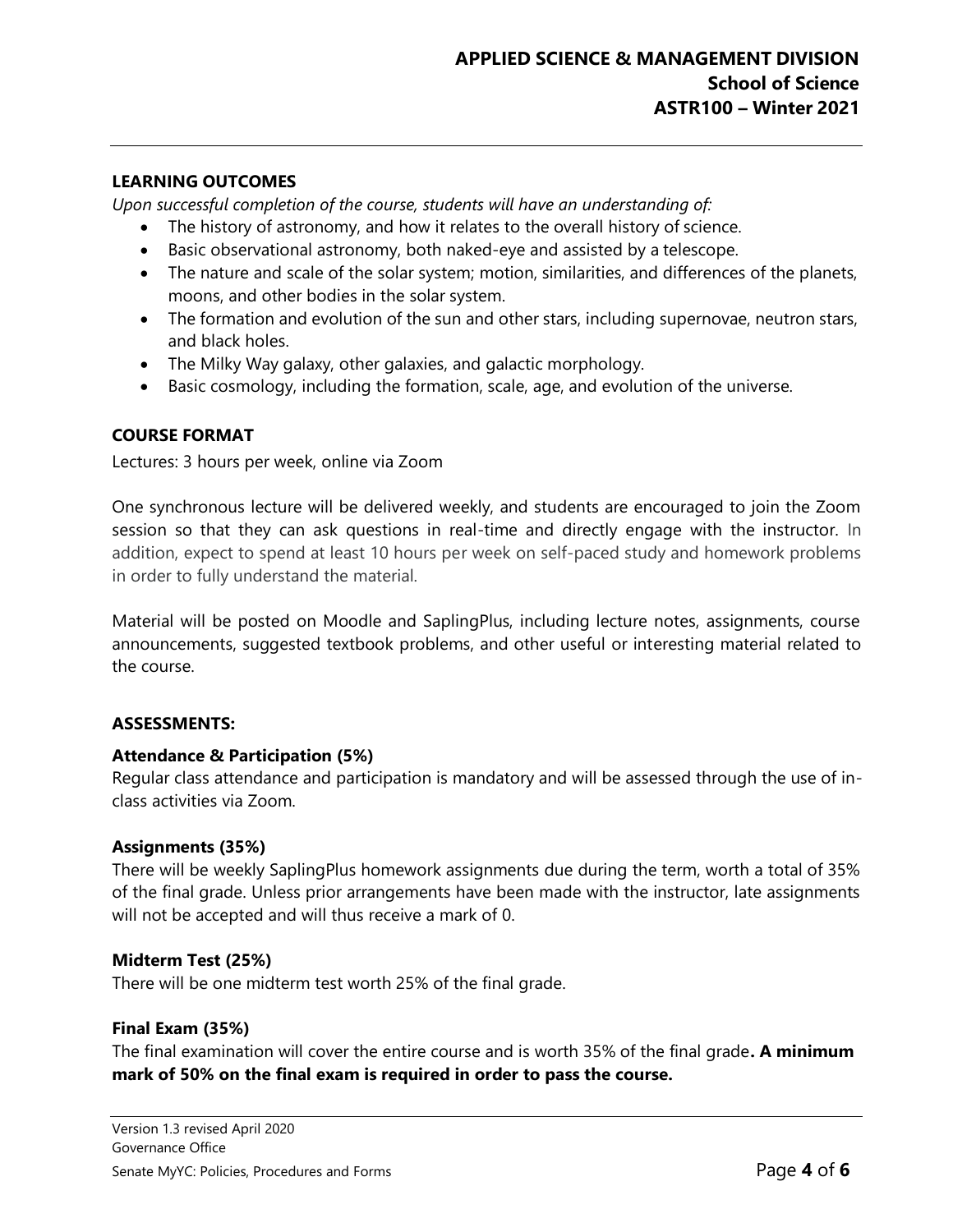#### **EVALUATION**

| Attendance & Participation | 5%   |
|----------------------------|------|
| Assignments                | 35%  |
| Midterm Test               | 25%  |
| Final Exam                 | 35%  |
| <b>Total</b>               | 100% |

#### **TEXTBOOKS AND MATERIAL**

Comins. Discovering the Universe. 11th Edition. New York: W.H. Freeman/Macmillan Learning, 2019. ISBN 9781319277307 (loose-leaf version WITH **SaplingPlus** access code)

OR you can purchase the stand-alone SaplingPlus access, which includes an online eBook version of the textbook instead. **All assignments will be done through SaplingPlus.**

#### **ACADEMIC AND STUDENT CONDUCT**

Information on academic standing and student rights and responsibilities can be found in the current Academic Regulations that are posted on the Student Services/ Admissions & Registration web page.

#### **PLAGIARISM**

Plagiarism is a serious academic offence. Plagiarism occurs when a student submits work for credit that includes the words, ideas, or data of others, without citing the source from which the material is taken. Plagiarism can be the deliberate use of a whole piece of work, but more frequently it occurs when students fail to acknowledge and document sources from which they have taken material according to an accepted manuscript style (e.g., APA, CSE, MLA, etc.). Students may use sources which are public domain or licensed under Creative Commons; however, academic documentation standards must still be followed. Except with explicit permission of the instructor, resubmitting work which has previously received credit is also considered plagiarism. Students who plagiarize material for assignments will receive a mark of zero (F) on the assignment and may fail the course. Plagiarism may also result in dismissal from a program of study or the University.

#### **YUKON FIRST NATIONS CORE COMPETENCY**

Yukon University recognizes that a greater understanding and awareness of Yukon First Nations history, culture and journey towards self-determination will help to build positive relationships among all Yukon citizens. As a result, to graduate from ANY Yukon University program, you will be required to achieve core competency in knowledge of Yukon First Nations. For details, please see [www.yukonu.ca/yfnccr.](http://www.yukonu.ca/yfnccr)